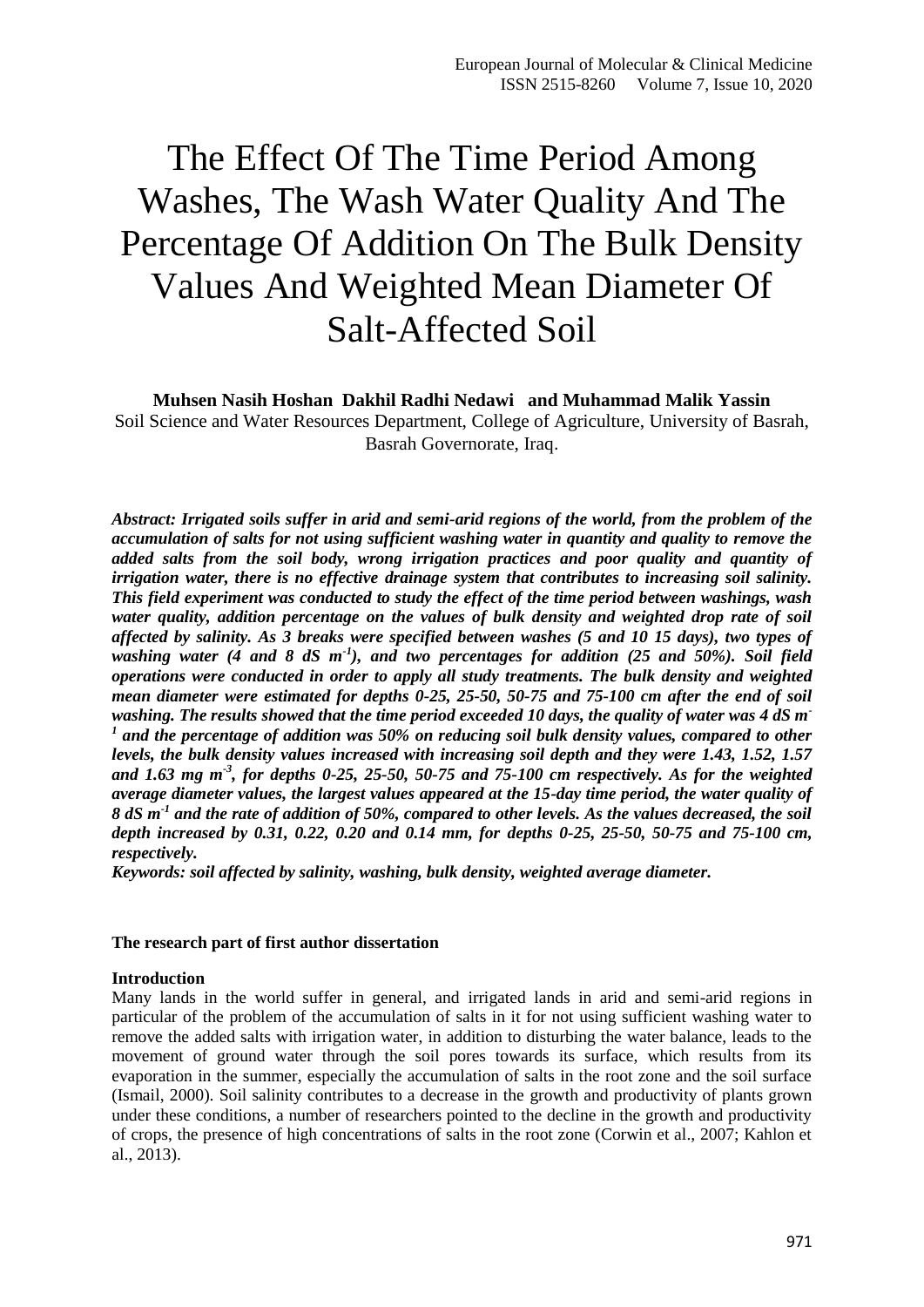Soil washing process during the reclamation process affects soil properties, many researchers the superiority of the intermittent washing method by sinks, with continuous washing to dissolve the salts present in the surface layer, its transfer with the movement of water to the depth and from it to places of puncture (Ismail, 2000). They also indicated that increasing the washing times in the intermittent washing method, showed greater efficiency in using less water (Ramos *et al.*, 2012; Skaggs *et al.*, 2006). In addition, the increased washing times increased the speed of washing salts from the soil (Zeng et al., 2013). Al-Qaisi (2000) also noted that washing soils affected by salt with salt water, resulted in a very low soil bulk density and weighted drop rate at the final stages of washing.

Al-Nabulsi (2001) studied the effect of water quality and frequency of washing on the physical properties of soil, found that the salt water caused a decrease in water tip and soil permeability. The bulk density values increased when using high salinity water for washing, decreases with depth as it reached 1.59, 1.54 and 1.52 mg.  $m^{-3}$  for depths 0-10, 20-10 and 30-20 cm. The total soil porosity decreased in the surface layer 0-10 cm compared to the other layers. Tedeschi and Dell (2005) also found a clear decrease in soil aggregation stability with an increase in soil salinity and wash water used for reclamation. A very large inverse relationship appeared between soil stability and percentage of sodium exchanged (ESP), whether samples were taken in the fall or spring. Rainfall in autumn and spring has led to a drastic decrease in soil salinity, which failed to affect ESP responsible for soil agglomeration dispersion, building soil not being formed for agricultural purposes.

In a study by Huang et al. (2010), to demonstrate the effect of washing with different water types with electrical conductivity, on the physical and chemical properties of alluvial mixture soil taken from the study site, in the Minqin Basin in northwest China

They found a decrease in the total porosity from 13.17% to 7.23% and the stability factor of soil aggregates at a rate of 4.75-2 mm. At a depth of 0-20 cm from the soil surface, by increasing the electrical conductivity of the wash water added during washing.

Estimating the amount of water needed to wash unplanted soils, reducing salinity of the soil affected by salt to an appropriate level and improving plant growth conditions, this study was proposed with the aim of demonstrating the effect of the difference in the time period between washes and the quality and percentage of the addition of wastewater, on the values of bulk density and weighted mean diameter in the soil under study.

### **Materials and methods:**

The reclamation experiment was conducted in the fields of the Agricultural Research Station of the Faculty of Agriculture, Basrah University for the year 2018, to study the effect of the time period among washes, the quality of the wash water, and the percentage of addition on some of its chemical and physical properties during the washing process for clay textured soils affected by salinity. Soil samples were collected from depths 0-25, 25-50, 50-75 and 75-100 cm antenna, then it was sifted through a sieve of 2 mm holes, and the electrical conductivity of the saturated soil paste was measured for every depth. The physical and chemical properties of the soil were also estimated for the composite sample and shown in Table (1), according to standard methods adopted in Richards (1954) and Page et al. (1982), Jackson (1958), and Black (1965).

The study included the use of 3 time intervals between washes (5, 10 and 15 days), and two types of washing water (4 and 8 dS m<sup>-1</sup>), and two percentages of addition (25 and 50% more than the field capacity of the soil). The land was plowed and the ground animal wastes sifted from a 4 mm sieve were added to the soil at a rate of 2% by weight.

The land was divided into rows  $3\times3$  m, shoulders covered with polyethylene, a height of 70 cm, a distance of 3 m between each of the two rows, with two plastic pipe-lined piezometers drilled in the middle of each row. The first was used to measure the change of ground water level during the washing stages, which reaches its depth below the ground water level. As for the second piezometer, it was lined with a plastic tube perforated on the sides and closed from the bottom with a plastic cover and a depth of 1 m, to identify the salinity of the water expelled from the washed soil.

The washing and irrigation system was installed (Figure 1), included a main pipe for feeding water and branch pipes for distributing water to the panels, with a valve installed for each panel. The field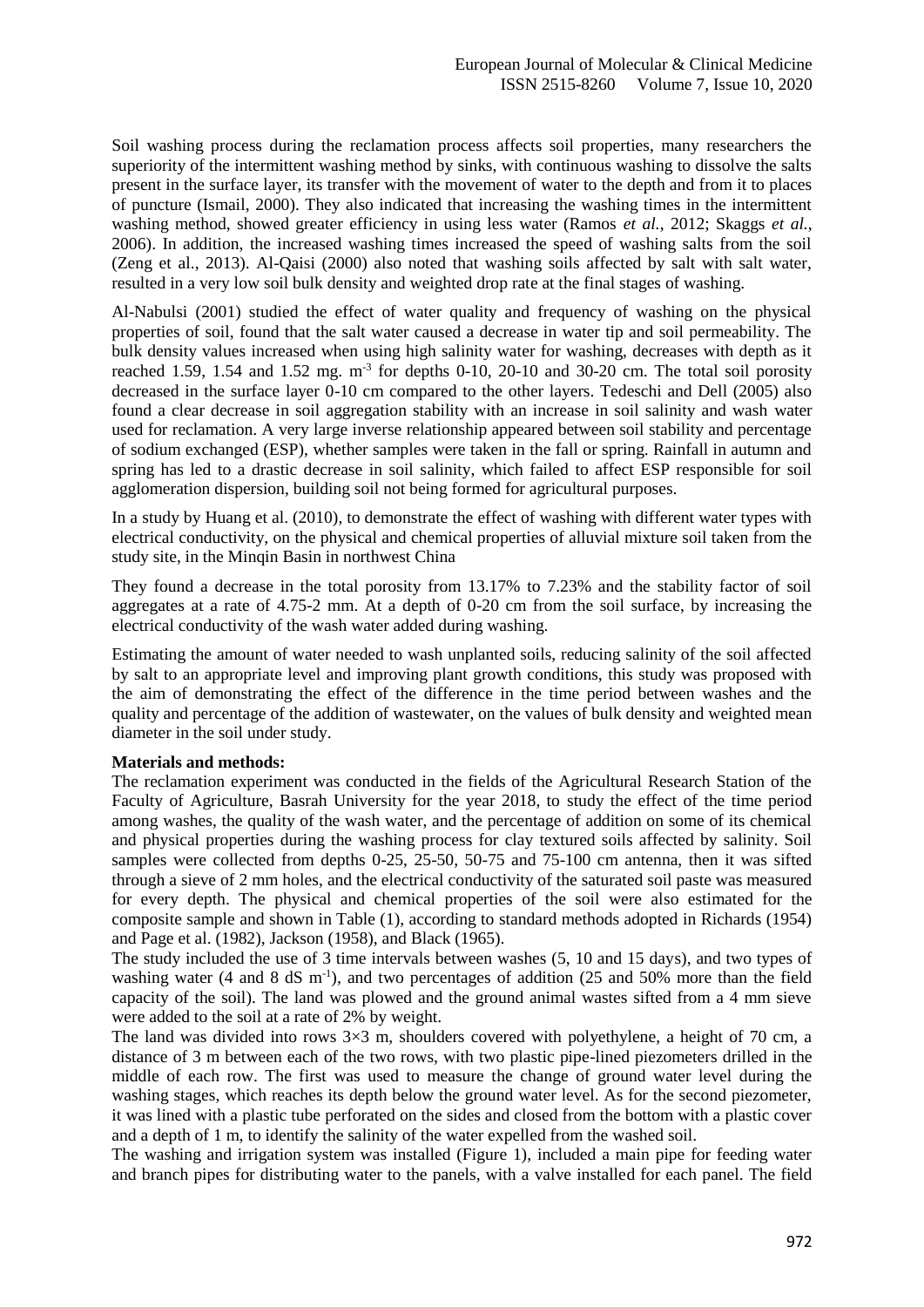soil was divided into three equal parts (a rest period between washes is five days, a rest period was ten days, and a rest period was fifteen days). Each section is divided into 12 experimental units (2 washing water quality  $\times 2$  addition percentage  $\times 3$  refinement) for each section in the form of rows. Soil bulk density and weighted drop rate were measured and the depths above were calculated at the end of the washing experiment.

The experiment was designed as a splinter experiment, the data were analyzed statistically by using the SPSS statistical program to analyze the variance between the factors using the F test and the value of the least significant difference (R.L.S.D) under the 0.05 probability level for comparison between the averages of the studied treatments.



**Figure (1) Scheme of the field experiment and the washing system used in the washing experiment.**

| <b>Parameters</b>            |                           | Unit                  | <b>Amount</b> |
|------------------------------|---------------------------|-----------------------|---------------|
| Sand                         |                           |                       | 119.10        |
| <b>Silt</b>                  |                           | g. $Kg^{-1}$ soil     | 248.70        |
| Clay                         |                           |                       | 632.20        |
| <b>Texture</b>               |                           | Clay                  |               |
| Weighted average diameter    |                           | Mm                    | 0.202         |
| <b>Bluk density</b>          |                           | $\mu$ g. $m-3$        | 1.26          |
| <b>Particle Density</b>      |                           |                       | 2.67          |
| <b>Total Carbonates</b>      |                           | $g.$ Kg <sup>-1</sup> | 310.0         |
| Organic mater                |                           |                       | 9.10          |
| <b>Porosity</b>              |                           | %                     | 52.80         |
| <b>Field capacity</b>        |                           |                       | 30.29         |
| Water saturated conductivity |                           | $cm. h^{-1}$          | 1.20          |
|                              | Depth 0-25cm              | $ds.m^{-1}$           | 105.50        |
|                              | Depth 25-50cm             |                       | 76.70         |
| E.C.(1:1)                    | Depth 50-75 cm            |                       | 39.10         |
|                              | Depth 75-<br><b>100cm</b> |                       | 30.70         |
| pН                           |                           |                       | 7.33          |
| <b>Dissolved ions</b>        | $Ca^{++}$                 |                       | 80.00         |
|                              | $Mg^{++}$                 | mmol. $L^{-1}$        | 810.00        |

**Table 1: Chemical, Physical and Biological Properties of Soil Samples before planting.**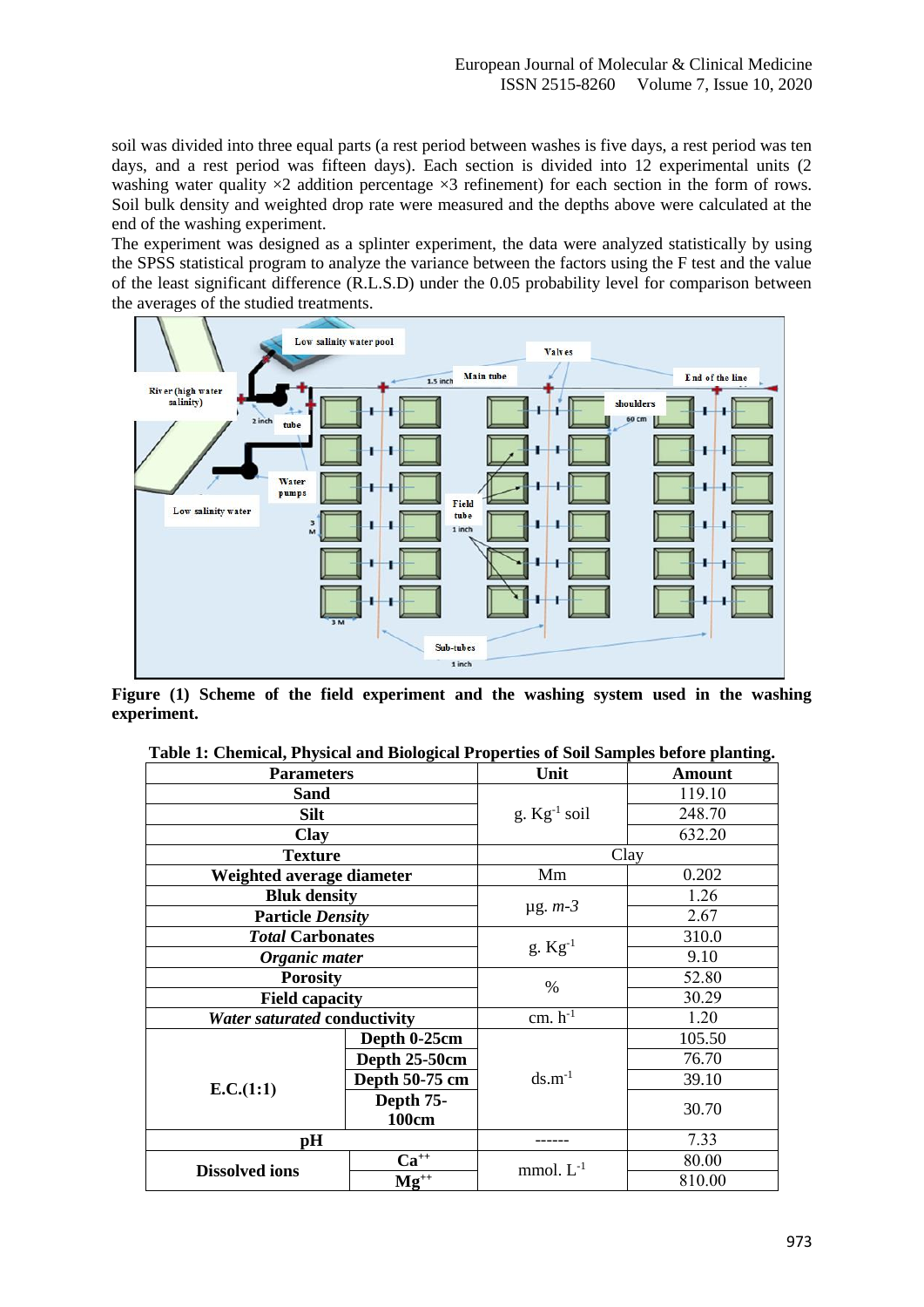|                                       | $Na+$                   |                    | 892.52              |
|---------------------------------------|-------------------------|--------------------|---------------------|
|                                       | $K^+$                   |                    | 32.17               |
|                                       | $Cl+$                   |                    | 2600.00             |
|                                       | $SO4-2$                 |                    | 2.70                |
|                                       | $\overline{HCO_3}^{-1}$ |                    | 200.00              |
|                                       | $CO3-2$                 |                    | 0.00                |
| <b>Irrigation water</b><br>properties | Unit                    | Low salinity water | High salinity water |
| E.C.                                  | $ds.m-1$                | 3.00-4.00          | 7.00-8.00           |
| pH                                    | ----                    | 7.22               | 7.84                |
| <b>SAR</b>                            |                         | 3.59               | 11.66               |

# **Results and discussion**

Figure 2 and Table 2 show that there is a significant effect of the time interval between washes after the end of washing on the soil bulk density values (pb), as the treatment of the 10-day period exceeded significantly on the rest of the time interval coefficients reduce the values of pb, which gave the lowest value of 1.51 mg. m<sup>-3</sup>, while there was no significant difference between the 15-day and 5day period transactions, which amounted to 1.54 and 1.56 mg.  $g^{-3}$ , respectively. The reason is that a 10-day period may be the best in not deteriorating soil aggregates, due to the convenience of drying and moistening periods during this period of time in maintaining the soil structure, in addition to the fact that large quantities of washing water degrade soil aggregates and reduce the overall porosity of the soil, the alternation of drying and moisturizing. It may cause mud to swell and expand, which improves soil porosity and thus reduces soil bulk density. Al-Zubaidi (1992) indicated a preference not to use high washing standards when washing saline soils in order to avoid negative effects on soil properties as a result of washing.



**Figure (2) The effect of the time period between washes after the end of the washing process on the soil bulk density values.**

| Table (2) Analysis of variance for tabular F-values for the values of physical properties of soil |  |  |  |
|---------------------------------------------------------------------------------------------------|--|--|--|
| after the end of soil washing.                                                                    |  |  |  |

| source | d.f. | Soil bulk density | Weighted average diameter of<br>soil |
|--------|------|-------------------|--------------------------------------|
| Т      | ာ    | 4.594<br>$\ast$   | 34.531<br>$\ast$                     |
|        |      | 17.220<br>×       | 122.485<br>$\ast$                    |
| O      |      | 10.112<br>×       | 39.442<br>∗                          |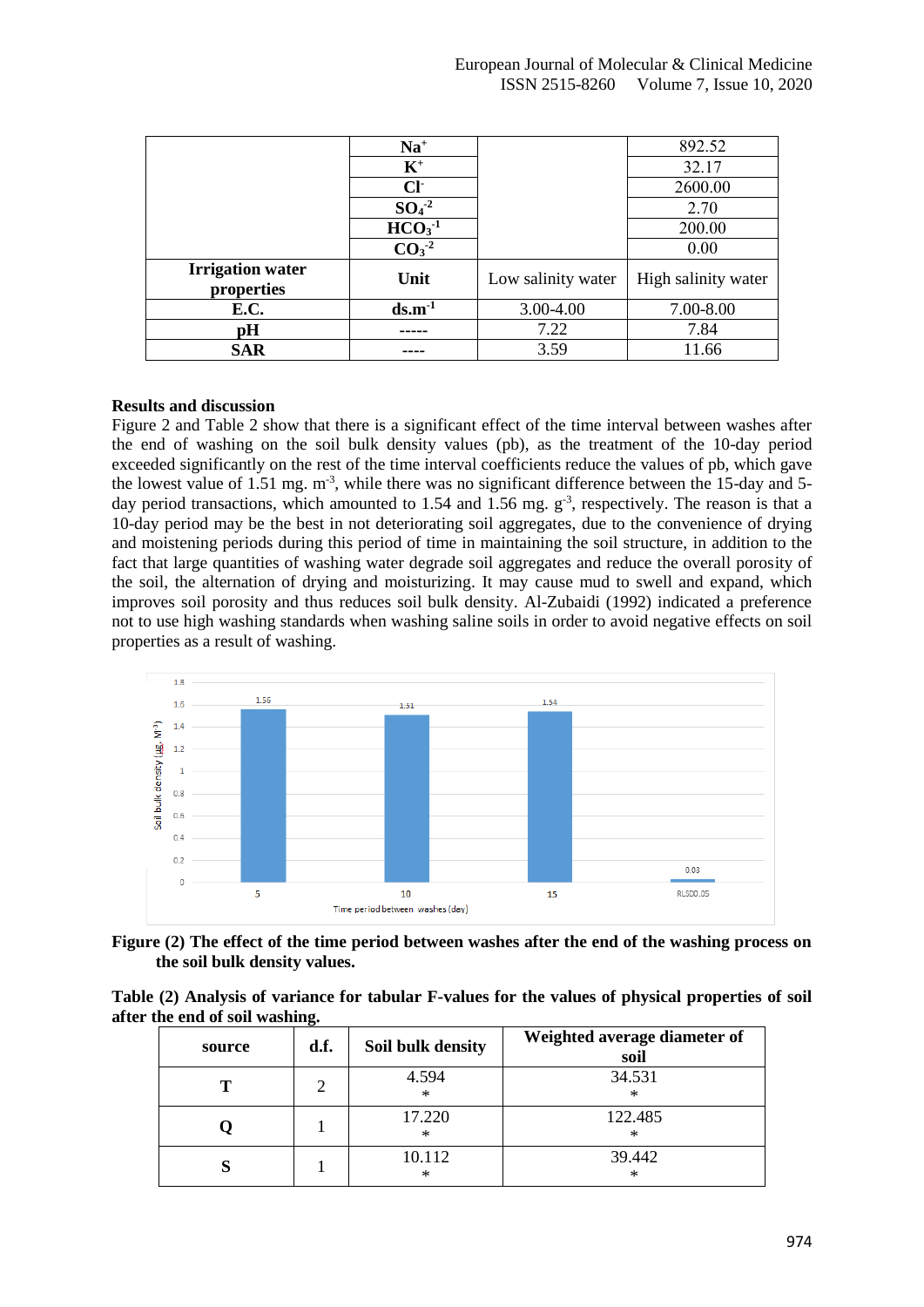| $\mathbf d$ | 3              | 48.804<br>$\ast$ | 99.863<br>$\ast$ |
|-------------|----------------|------------------|------------------|
| T*Q         | $\overline{2}$ | 7.566<br>$\ast$  | 9.750<br>∗       |
| $T*S$       | $\overline{2}$ | 4.665<br>$\ast$  | 0.651<br>n.s.    |
| $Q*S$       | $\mathbf{1}$   | 0.033<br>n.s.    | 10.387<br>∗      |
| T*Q*S       | $\overline{2}$ | 3.354<br>$\ast$  | 0.475<br>n.s.    |
| T*S*d       | 6              | 1.843<br>n.s.    | 1.167<br>n.s.    |
| T*Q*d       | 6              | 0.608<br>n.s.    | 2.096<br>n.s.    |
| $Q*S*d$     | 3              | 0.237<br>n.s.    | 8.057<br>$\ast$  |
| T*S*Q*d     | 6              | 0.321<br>n.s.    | 2.355<br>n.s.    |

 $T =$  time between washes,  $Q =$  percentage of wash water added,  $S =$  quality of wash water  $d =$  depth of soil,  $* =$  significant at the level 0.05, n.s. = Not significant

Fig. 3 and Table 2 show the significant effect of wash water quality after the end of the washing process on the pb values of the soil. The water quality was 4 dSiMs-1 significantly higher than the water quality 8  $dm^{-1}$  in reducing the b values by 1.52 and 1.56 mg  $m^{-3}$ , respectively, due to the negative impact of the high salinity of the wash water on the degradation of soil aggregates and the decrease of soil water tip, in addition to the effect of monovalent single cations such as sodium, negatively on the physical and hydraulic properties of the soil, causes the swelling of the inner layers of clay soil, the separation of small particles of clay from the building units of the soil, agreed with Al-Nabulsi (2001) who showed that the values of b increased when high salinity water was used for washing.



**Figure (3) The effect of washing water quality after the end of the washing process on the soil bulk density values.**

Figure 4 and Table 2 show the significant effect of the percentage factor of wash water added after the end of the washing process on the values of pb for soil, as it was evident from the results, the percentage of addition exceeded 50% significantly  $(1.51 \mu g m^{-3})$  in reducing the value of b compared to the percentage of addition of 25% (1.57  $\mu$ g m<sup>-3</sup>). The reason may be that the effect of large quantities of washing water leads to better washing of salts from the soil body and a decrease in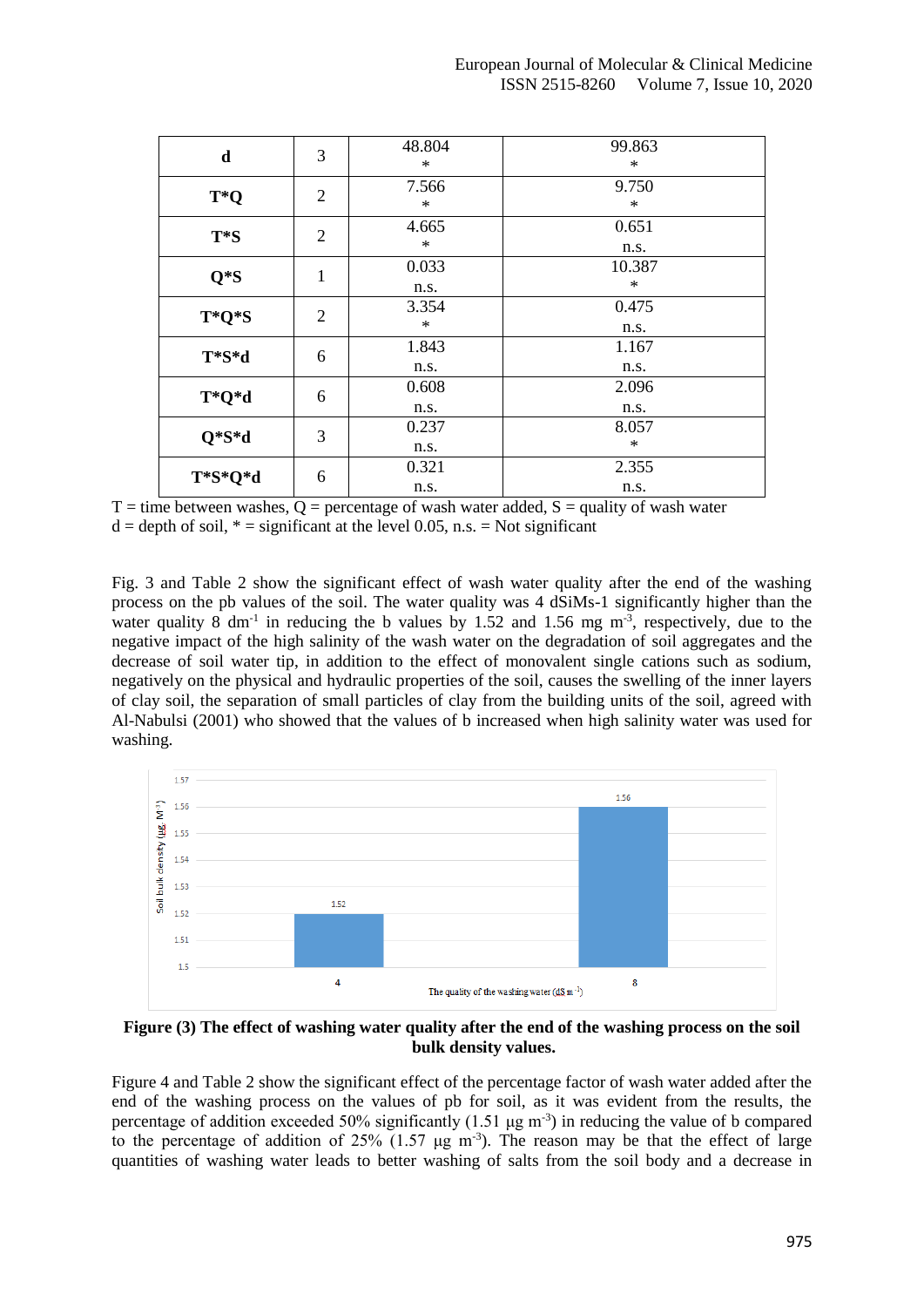sodium ions, thus preserving the soil structure and preventing crack formation due to drought (Kamel and Bakry, 2009).



**Figure (4) The effect of the percentage of wash water added after the end of the washing process on the soil bulk density values.**

Figure 5 and Table 2 show the change of pb values according to the depth of the soil after the end of the washing process, there were significant differences in the values of pb between depths, the lowest value (1.43 mg. m<sup>-3</sup>) was recorded at 0-25 cm depth, they differed significantly compared to the rest of the depths, which were the values of 1.52, 1.57 and 1.63 mcg m-3 for the depths of 25-50, 50-75 and 75-100 cm, respectively. The results also show that pb increases with depth. The reason for increasing the values of b with depth is the decrease in organic matter at lower depths, compared with upper depth (0-25 cm) (Table 1), as well as the effect of the weight of the upper layers, which increases with the depth increase, in addition to increasing soil salinity at the lower depths. Al-Hadithi *et al*. (2008) indicated that adding organic matter at a level of 2% to gypsum soil reduced the b of the soil from 1.50, 1.60 and 1.63 mcgm-3 to 1.44, 1.50 and 1.60 mg m<sup>-3</sup> for depths 0-10 cm and 10-25 cm and 25-40 cm respectively, which is attributed to the role that organic matter plays in improving soil construction and increasing its porosity.



**Figure (5) The effect of soil depth after the end of the washing process on the soil bulk density values.**

Figure 6 and the statistical analysis of F-test (Table 2) show the significant effect of the bilateral interference between the time periods between washes and the wash water quality after the end of the washing process on the pb values of the soil, the 15-day period of washing water quality of 4 dS  $m^{-1}$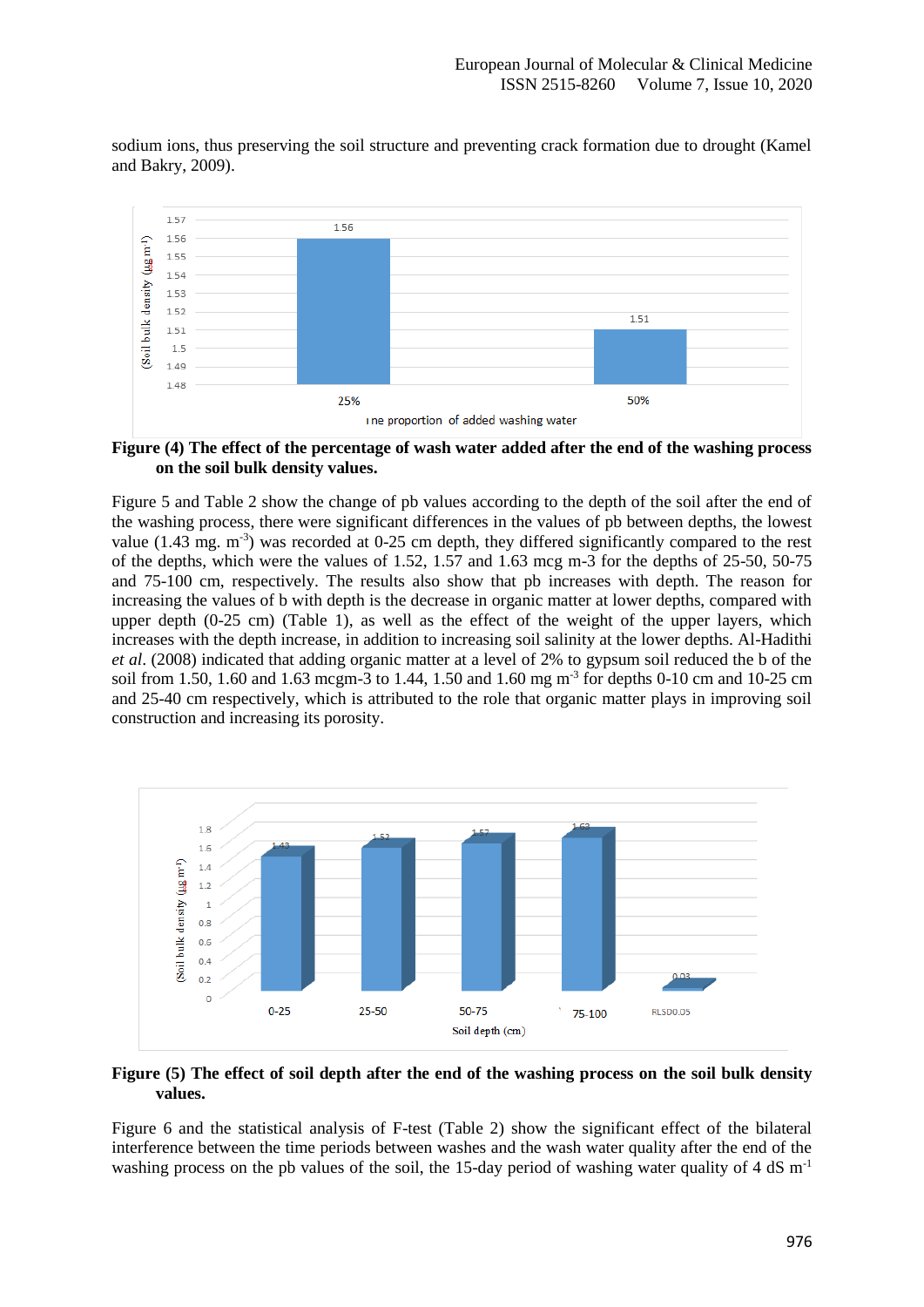significantly decreased the values of b over the rest of the parameters, gave the lowest value (1.50 mg. m<sup>-3</sup>), while it did not differ significantly with the 10-day period coefficients, which amounted to 1.51 and 1.52 mg / m-3 for the quality of wash water 8 and 4 dSM-1, respectively. As for the largest value of pb, it was recorded for the 15-day period with a water quality of 8 dS  $m^{-1}$  (1.59 mg.  $m^{-3}$ ), which did not differ significantly, in turn, with the same treatment of washing water, with a 5-day period between washes. The reason for the increase in the value of pb was when treating the 15-day and 5 day period with a water quality of  $8 \text{ dS } m^{-1}$ , to the effect of washed salts on the formation of pseudomonas and the poor physical properties of the soil, because the permeability of the soil decreases as the washing process progresses with an increase in the electrical conductivity of the added wash water (Al-Nabulsi, 2001). Kamel and Bakry (2009) reported that the percentages of salts removed from the second and third layers (10-20 and 20-30 cm), less than the surface layer (0-10 cm) at the beginning of washing due to the salt movement from top to bottom, which was attributed to the poor physical properties of the study soil at the end of the washing experiment.



# **Figure (6) The effect of the bilateral interaction of the time period between the washes and the quality of the wash water added after the end of the washing process on the soil bulk density values.**

Figures 7 and Table 2 show that there is a significant effect of the bilateral interaction between the time period between washings and the percentage of wash water added after the end of the washing process on the values of b for soil. As the lowest value was 1.49 mcg / m-3 for the 15-day period at an additional 50%, which did not differ significantly with the transactions of the 10-day period at the addition rates of 25 and 50%, they did not differ from the treatment of the 5-day period at the 50% addition rate, as it amounted to  $1.51$ ,  $1.52$  and  $1.53$  mg m<sup>-3</sup>, respectively, while the largest value was 1.60 mcg / m-3 for the 15-day period at an addition of 25%. The excess of the 15-day period with the 50% addition rate may be due to the increase in soil moisture storage in this time period, compared to the 25% addition rate, contributed to preserving the soil building from degradation, agreed with Zeng *et al*. (2013).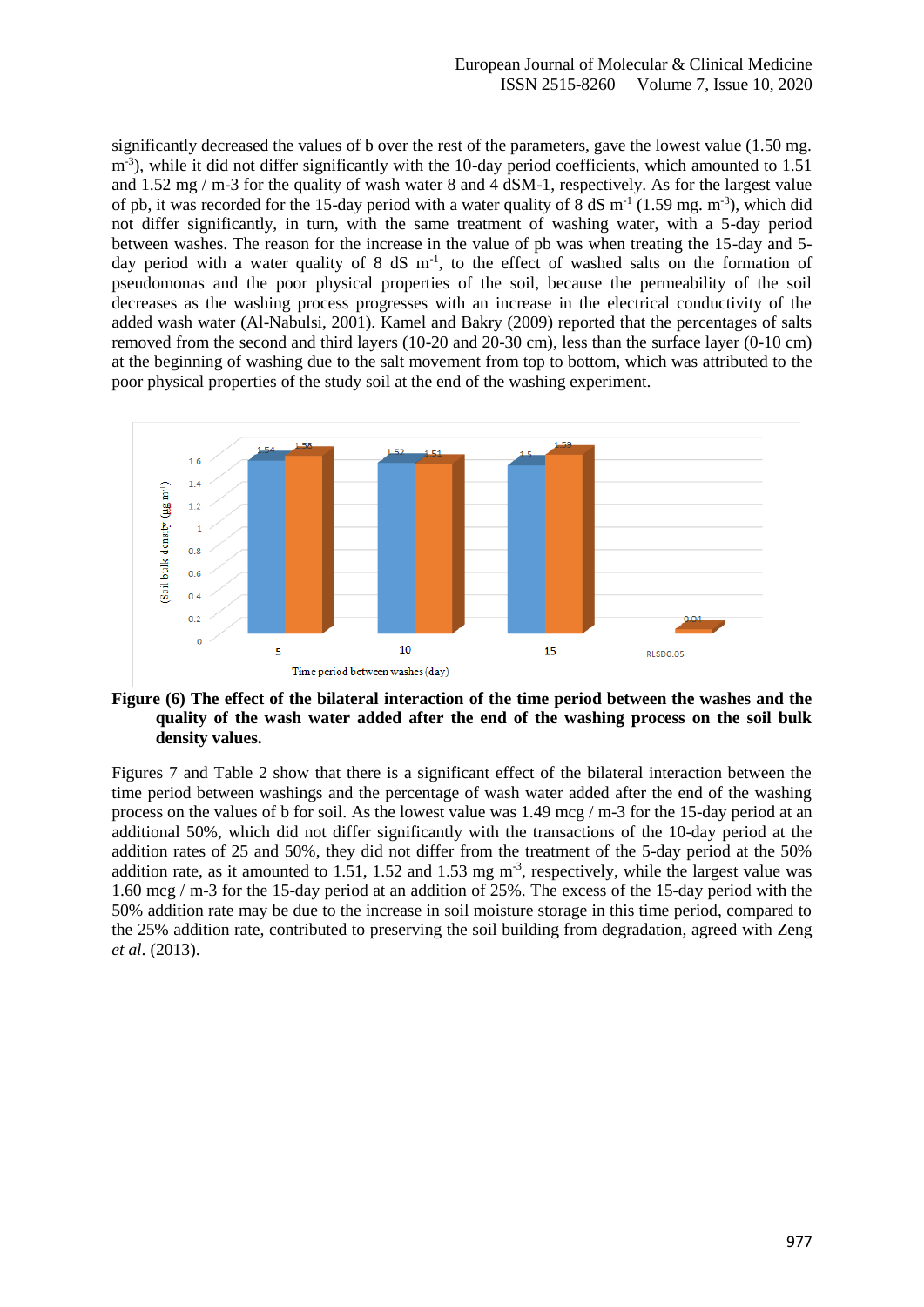

## **Figure (7) The effect of the bilateral interaction between the time period between washings and the percentage of wash water added after the end of the washing process on the soil bulk density values.**

 Table 2 shows that there are no significant differences for the effect of the bilateral interference between the wash water quality and the addition ratios after the end of the washing process on the b values of the soil.

 Fig. 8 and Table 2 show that there is a significant effect of triple interaction among the time period between washes, the quality of the wash water, and the addition percentage after the end of the washing process on the values of pb for the soil. The lowest value was 1.45 mg. m<sup>-3</sup> for the 15-day period, with a water quality of 4 dS m<sup>-1</sup> and an addition rate of 50%. Which did not differ significantly from the two treatments of the 10-day time period for each of the water quality 4 dSM-1, the percentage of addition of 50%, and the water quality of 8 dS  $m<sup>-1</sup>$  with an addition rate of 25% of 1.50 and 1.48 mg M-3, respectively, significantly outperformed the rest of the treatments, as for the highest value of pb, it was for the time period 15 days, the quality of washing water was  $8 \text{ dS m}^{-1}$ , and the rate of addition of 25% was 1.65 mg. m-3 , agreed with Emdad *et al.* (2006) regarding an increase in the values of the bulk density of the surface and subsurface layer of the soil by increasing the salinity of the irrigation water, as there was an increase in the values of bulk density of the surface and subsurface layer of the soil, with an increase in soil salinity from 2-6  $dS$  m<sup>-1</sup>, the increase was by (4 and 6%) respectively.





**Figure (8) The effect of the triple interaction among the time period between washes and the quality and percentage of wash water added after the end of the washing process on the soil bulk density values.**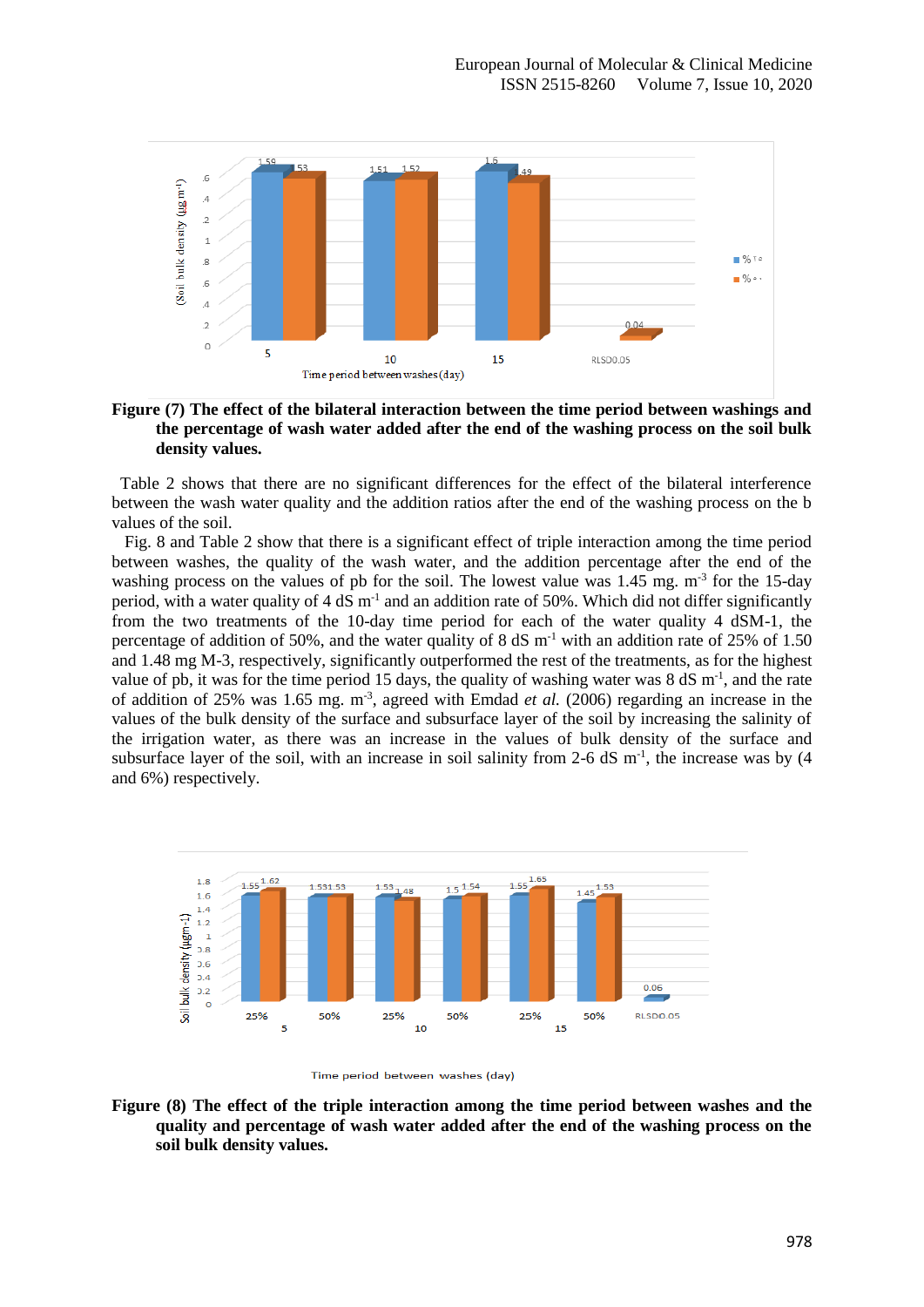Table 2 shows the a significant effect of the triple interaction among wash water quality, addition rate, and soil depth, time period between washings, wash water quality, and soil depth and time period between washings, washing water addition percentage and soil depth) as well as the quadruple interaction among experiment factors. with depth in b values after the end of the washing process.

 The results in Fig. 9 and Table 2 show that there is a significant effect of the time interval between washings after the end of the washing process (after the eighth wash) on the weighted mean soil diameter values. As the 15-day treatment (0.26 mm) significantly outperformed the rest of the time periods, while the rest of the transactions showed significant differences between them and were by 0.21 and 0.18 mm for the 10-day and 5-day transactions, respectively. The reason for the decrease in MWD values in the shorter time periods may be due to the increased washing of salts, the lack of salinity as well as the lack of influence of single ions such as the sodium ion, which causes the dispersion of soil particles due to its radial radius (Al-Sadoun, 2006 and Daniel, 2008).



**Figure (9) The effect of the time period between washes after the end of washing on the weighted mean soil diameter values.**

Figure 10 and Table 2 illustrate the significant effect of the wash water quality factor after the end of the washing process on the weighted average soil diameter (MWD) values, the quality of washing water 8 dS  $m^{-1}$  was superior in giving the largest value (0.24 mm), differs significantly compared with the quality of washing water  $4 \text{ dS m}^{-1}$ , which amounted to 0.19 mm, with an increase of 20.83%, this can be attributed to the formation of false structures by salts in the soil, which deteriorates as the salts were removed and washed out of the soil bed during washing (Al-Halfi, 2016).



**Figure (10) The effect of the wash water quality after the end of washing on the weighted average diameter values of the soil.**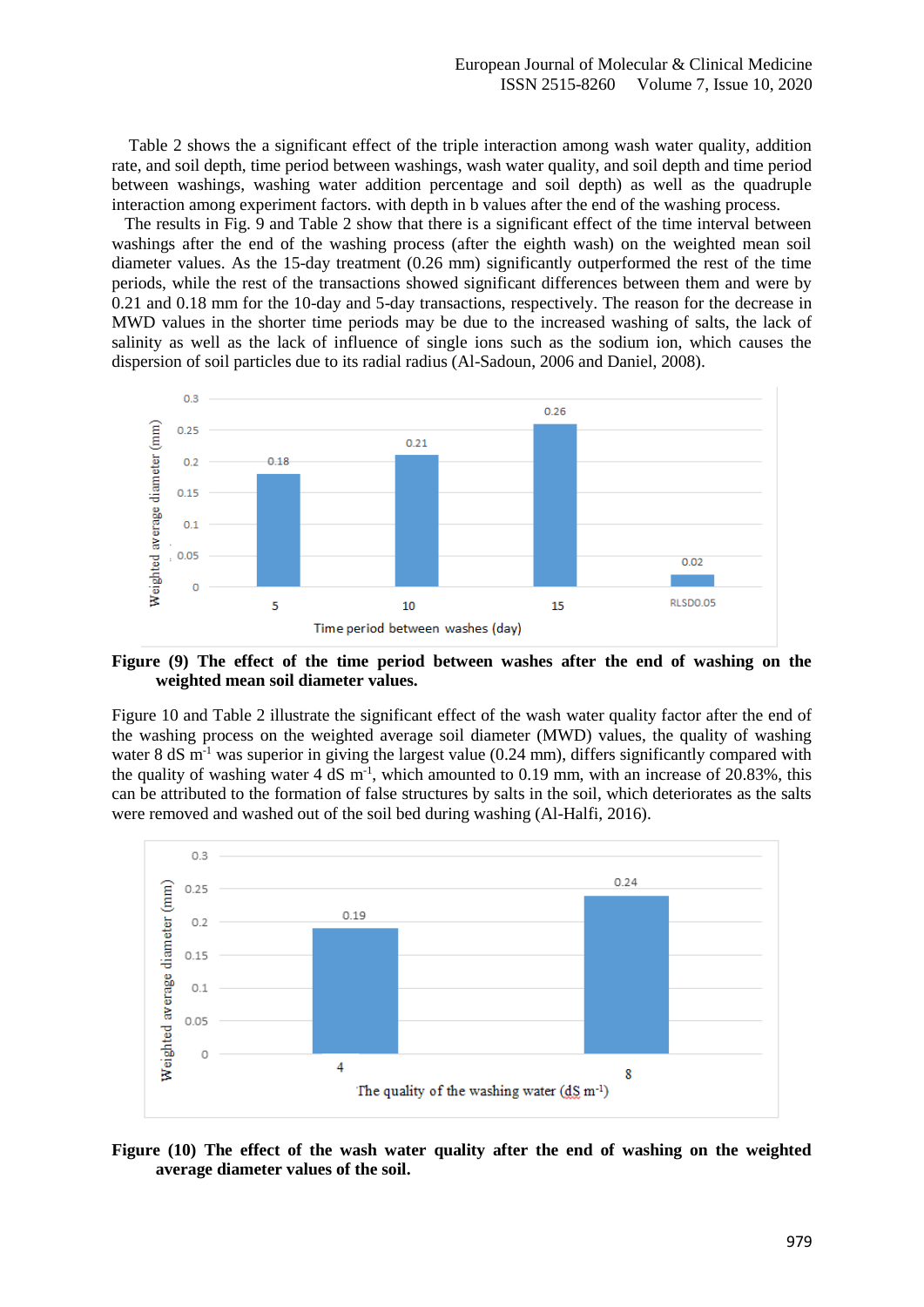Figure 11 and Table 2 show that there was a significant effect of the ratio of wash water addition after the end of the wash currency on the MWD values of the soil, the largest value was 0.25 mm for the 50% addition rate, which was significantly superior to the 25% (0.18 mm) addition rate, with an increase of 28%. The addition of more than 50% may be due to the increase in soil moisture content, thus increasing the growth of microorganisms, contributes to increasing the decomposition of the organic matter added to the studied soil before the washing process, increases the formation of clusters and preserves the soil building from degradation (Al-Mousawi, 2007).



**Figure (11) The effect of the percentage of wash water added after the end of washing on the weighted average diameter values of the soil.**

To show the variation of MWD values according to soil depth, the results in Fig. 12 and Table 2 show a significant effect of this factor at the end of the washing process, when comparing the depths, it is noticed that the highest MWD values were at the depth 0-25 cm, with significant differences with the rest of the depths, reaching 0.31 mm. The results also showed that there were significant differences between the rest of the depths, which gave the values 0.22, 0.20 and 0.18 mm for the depths of 25-50, 50-75 and 75-100 cm, respectively. The lowest values were at depth 75-100 cm of washed soil aggregate, the MWD values decrease with increasing soil depth, this decrease of MWD values with soil depth is due to the decrease in the percentage of organic matter in the lower depths as well as the high salinity in these depths as a result of washing it from the higher depths, agreed with Hassan (2013) and Al-Hadi and Odeh (2014) who note that MWD values decrease with increasing depth.



**Figure (12) The effect of soil depth after the end of washing on the weighted mean soil diameter values.**

Table 2 shows that there was no significant effect of the bilateral interaction between the time period between washes and the wash water quality after the end of the washing process on the soil MWD, to demonstrate the effect of the bilateral interaction between the time period between washings and the percentage of wash water added at the end of the washing process on the soil MWD, it appears from Figures 13 and Table 2 that there is significant interaction, the 15-day period exceeds the percentage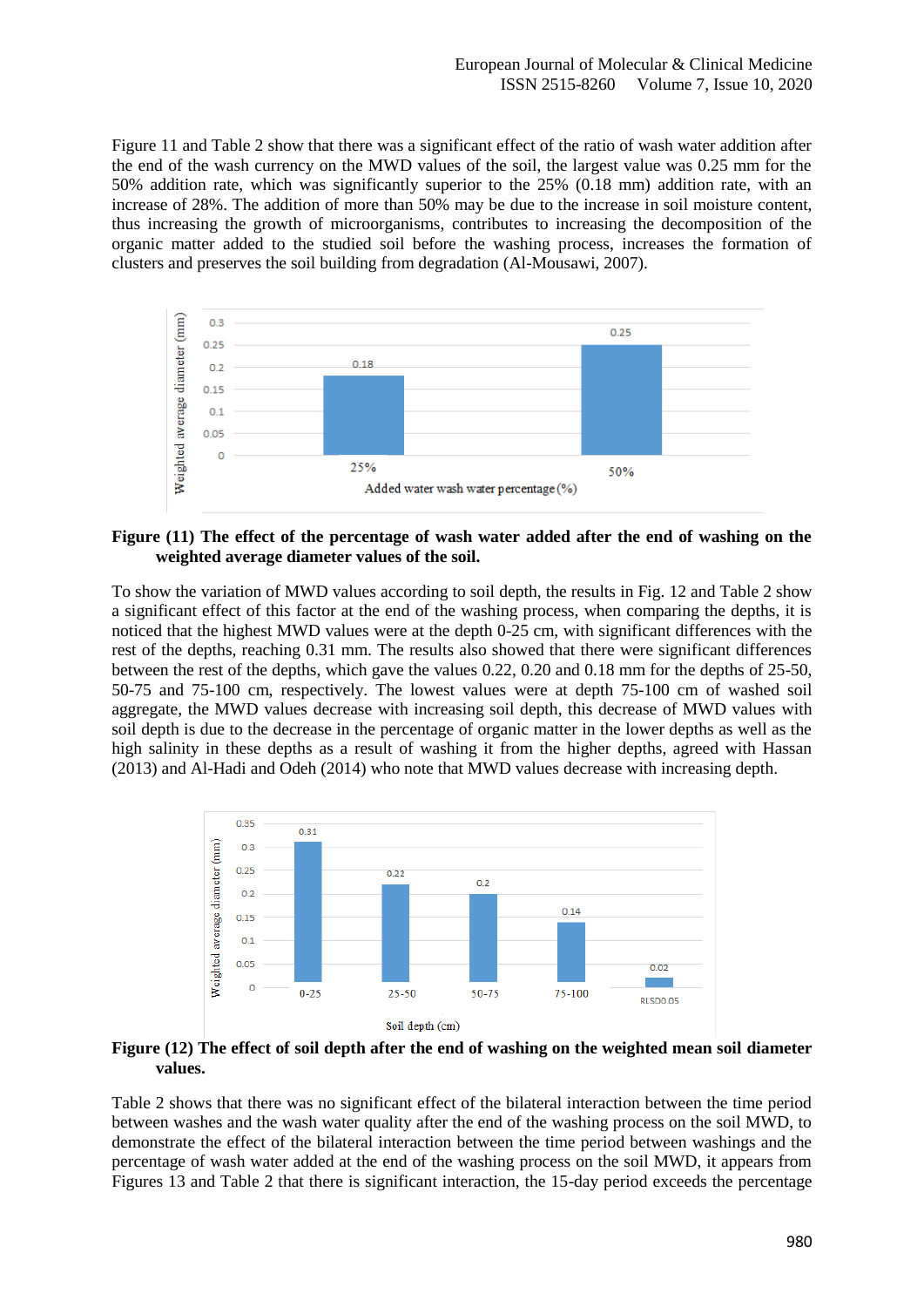of adding 50% significantly to the rest of the transactions, which gave the largest value by 0.31 mm, while the lowest value was 0.16 mm, was recorded at the time period of 10 days and 5 days at the rate of addition of 25%. The results that the transactions of the addition percentage were 50% significantly higher than the transactions 25% for each period under study, due to the effect of large quantities of washing water, which increases soil moisture and with long droughts, and in turn preserves the building of the soil, compared to the small amount of washing water and with close periods of drought. The 15-day period exceeding the time period is due to the suitability of this period in reducing soil salinity and dissolved ion concentrations, compared to the 5-day and 10-day time periods. As a result of the movement of water, dissolving salts, and its dispersal between the large and small pores of the soil, and thus moving them away from their sites (Jamali *et al.*, 2012).



## **Figure (13) The effect of the bilateral interaction of the time period between washes and the percentage of wash water added after the end of washing on the weighted soil diameter ratio.**

Fig. 14 and Table 2 show the significant effect of the bilateral interaction between the wash water quality and the addition percentage after the end of the washing process on the MWD values of the soil, whereas, the quality of the water,  $8 dS m^{-1}$ , with an addition of 50%, gave the largest value with a rate of 0.29 mm, which showed significant differences with the rest of the treatments, which also differed between them, the lowest value was 0.17 mm for the quality of 4 dS  $m<sup>-1</sup>$  water with an addition rate of 25%, may be due to the effect of high water quantities and high electrical conductivity washing water quality on increasing the activity of soil microorganisms, increasing the decomposition of the organic matter mixed with the soil prior to the washing experiment, which contributes to improving the formation of soil aggregates and maintaining the soil structure (Huang *et al*., 2010).

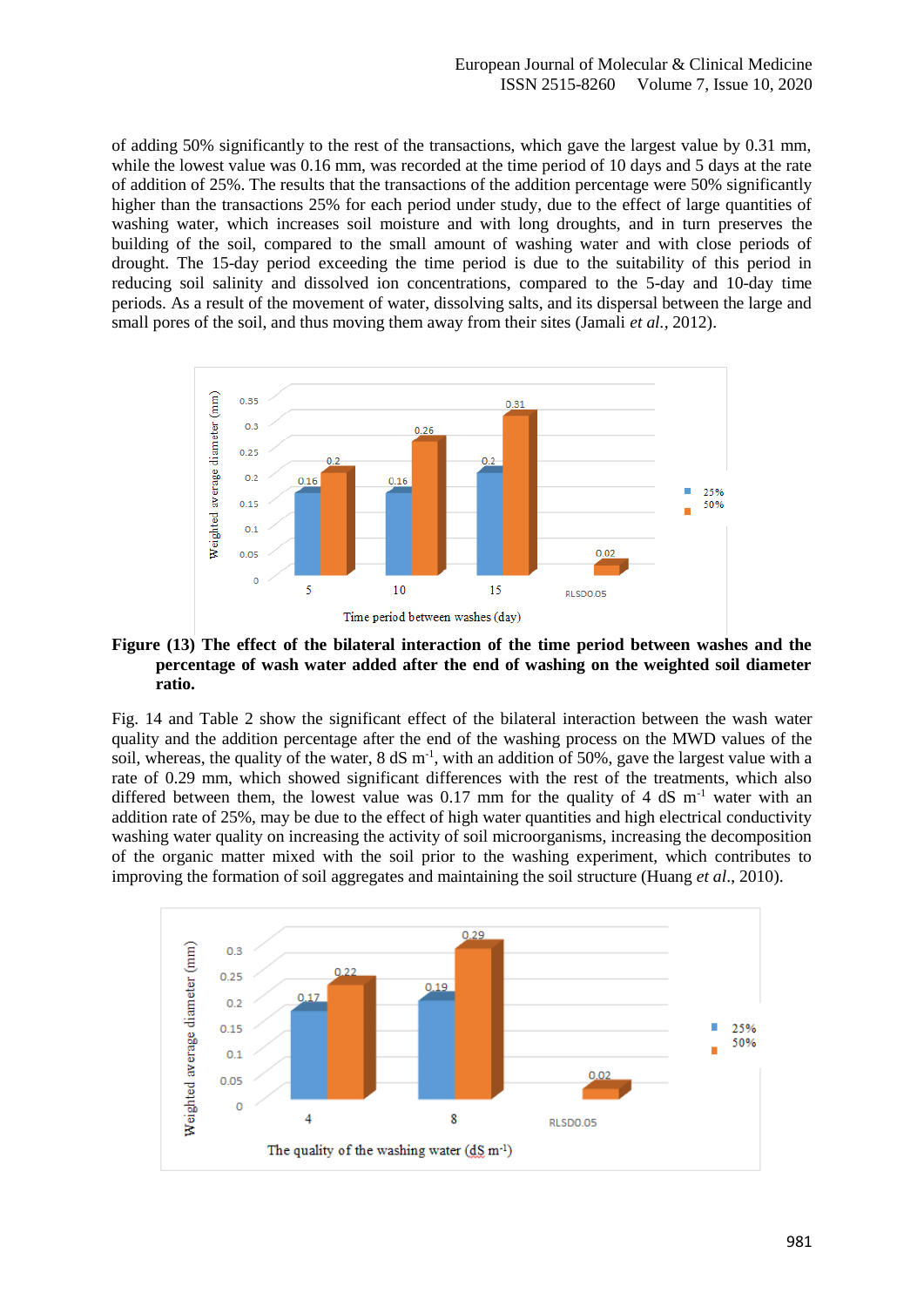# **Figure (14) The effect of the bilateral interaction of the quality and percentage of wash water added after the end of washing on the weighted average soil diameter.**

Table 2 shows that there were no significant differences due to the triple interaction between the time period between washes, the quality of wash water, and the percentage of addition after the end of the washing process on MWD soil.

 The results shown in Fig. 15 and Table 2 show that there is a significant effect as a result of the triple interference between the washing water quality, the percentage of addition and the soil depth after the end of the washing process on the soil MWD, as the quality of washing water  $8 \text{ dS} \text{ m}^{-1}$  with an addition rate of 50% at a depth of 0-25 cm was significantly superior to the rest of the treatments, which gave the largest value (0.47 mm), while the lowest value (0.11 mm) was for the quality of 4 dS m<sup>-1</sup> water with an addition of 25% at the depth of 75-100 cm. The MWD values for the additive ratio are 50% compared to the 25% addition ratio factors, the quality of the washing water exceeding 8 dS m<sup>-1</sup> at a depth of 0-25 cm is due to the negative effect of the sodium ion movement as a result of washing to the lower depths of the soil bed, the deterioration of its physical properties, especially the MWD of the soil, in addition to the decrease in the soil organic matter content with the depth before washing.



# **Figure (15) The effect of the bilateral interaction of the quality and percentage of wash water added after the end of washing on the weighted average soil diameter after the end of the washing process on MWD soil.**

Table 2 shows that there is no significant effect after the end of the washing process in the MWD values of the soil due to the triple interaction between (time period between washings, wash water quality and soil depth) and (time between washings, percentage of added wash water and soil depth). Also, there was no significant effect of the interdisciplinary interactions between the factors of the time period between washes, the quality of the wash water, the percentage of addition and the depth of the soil.

### **References**

- 1. Kamel, G.A. and Bakry, M.F. (2009). The properties of salt affected clay soil in relation to leaching techniques.. I. W.T. C.,13( 2 ): 611-620.
- 2. Jamali, L.A., K.A. Ibupoto, S.H. Chattah (2012). Effect of salt leaching on soil under different irrigation amounts and intervals. Sixteenth International Water Technology Conference, IWTC 16, Istanbul, Turkey.
- 3. Emdad, M.R., M. Shahab and H. Fardad (2006). Effect of different water qualities on soil physical properties. Tenth Inter. W. techn. Conf.e, Alexandria, Egypt: 647-652.
- 4. Daniel, I.L. (2008). Root and shoot modification by irrigation .Hort. Techno. October– December 8(4): 1998.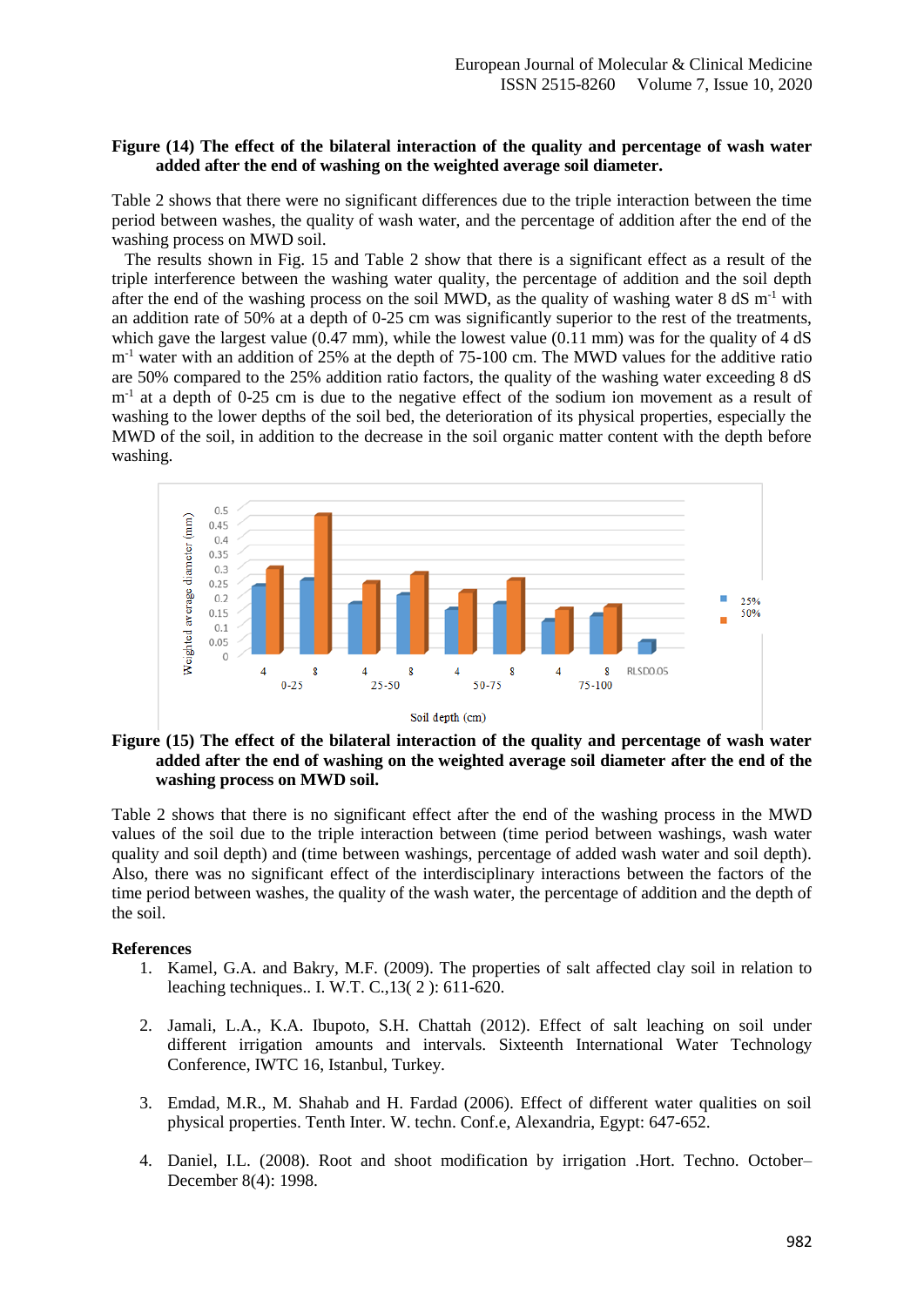- 5. Hassan, M.J. (2013). The effect of the distance between the drippers in the drip irrigation system and the alternation in the salinity of irrigation water on some soil characteristics and the growth and productivity of yellow corn (Zea Mays L.) Master Thesis, College of Agriculture, University of Basrah.
- 6. Al-Hadi, S.S. and Y.A. Odeh (2014). The effect of adding soil conditioners on clusters stability using drip irrigation and flood irrigation methods in clay soils and the growth of yellow corn (*Zea mays* L.). Basra Journal of Agricultural Sciences, 27 (1): 83-94.
- 7. Al-Mousawi, K.A.H. (2007). The effect of alternating irrigation water quality and soil moisture content on some physical and chemical properties of marsh Al-Hammar soil and water consumption of white maize crop. PhD thesis, College of Agriculture, University of Basrah.
- 8. Al-Sadoun, J.N.A. (2006). The effect of some drip irrigation standards on the distribution of water and salts in sedimentary clay soils and on the growth and yield of okra. PhD thesis, Faculty of Agriculture, Baghdad University.
- 9. Al-Zubaidi, A.H. (1992). Land Reclamation, Theoretical and Applied Foundations, University of Baghdad, Dar Al-Hikma for Printing and Publishing.
- 10. Al-Halfi, J.A.N. (2016). The effect of soil enhancers and rotation on some irrigation treatments on some soil properties and maize yield using drip irrigation system. Master Thesis. College of Agriculture - University of Basra.
- 11. Al-Hadithi, I.K.H., H.J.M. Al-Najm and A.A. Al-Tamimi (2008). The effect of adding some improvement to some physical properties of a desert gypsum soil under drip irrigation. Iraqi Journal of Saharan Studies, Issue 1, Vol. 1: 63-69.
- 12. Ismail, L.K. (2000). Irrigation and drainage, 4th floor, University of Mosul, Mosul.
- 13. Corwin, D.L., Rhoades J.D. and Simunek J. (2007). Leaching requirement for soil salinity control: Steady- state versus transient models. Agri. W. Maneg., 90(3): 165-180.
- 14. Kahlon, U.Z., Murtaza G, Murtaza B. and Hussain A. ( 2013). Different response of soil texture for leaching of salts receiving different pore volumes of water in saline- sodic soil column. Pakistan J. of Agri. Sci., 50 (2): 191-198.
- 15. Ramos, T.B., Castanheira N.L., Goncalves M.C., Fernandes M.L., Januario M.I. and Lourenco M.E. (2012). Effect of combined use of brackish water and nitrogen fertilizer on biomass and sugar yield of sweet sorghum. Pedosphere. 22(6):785-794. DOI: 10.1016/j.jhydrol. 2011 .07.016.
- 16. Skaggs T.H., Trout T.J., Simunek J. and Shouse P.J. (2004). Comparison of HYDRUS-2D simulations of drip irrigation with experimental observations. J. Irrig. Drainage Eng. 130(4):304–310.
- 17. Zeng W.Z., Chi X.U., Jing W.U., Jie S. and Huang G. (2013). Soil salt leaching under different irrigation regimes:HYDRUS-1D modelling and analysis. J. of Arid Land, doi: 10.1007/s40333-013-0176-9.
- 18. Al-Qaisi, M.K.A. (2000). Efficiency of washing saline soils with the use of salt water and its relationship to the moving and immovable part of the soil solution. Master Thesis. Soil and Water Resources Department. faculty of Agriculture. Baghdad University.